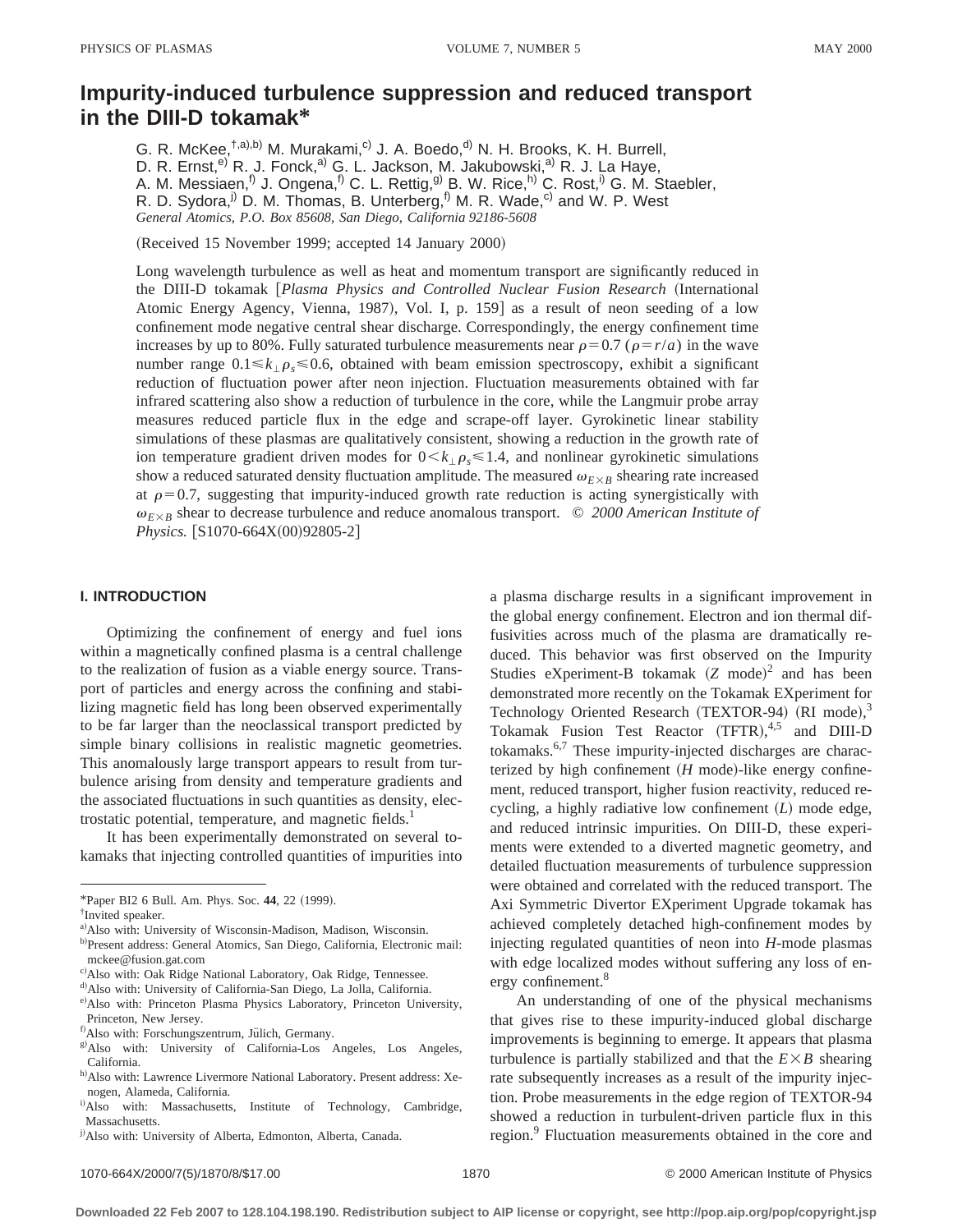

FIG. 1. Operational parameters  $(I_p, P_{\text{beam}})$  and gas injection for the *L*-mode upper-biased double null divertor plasmas performed for these impurityinjection experiments. The early beam promotes a negative central magnetic shear profile.

edge regions of DIII-D with various diagnostics exhibit a dramatic reduction in turbulent density fluctuations as a result of impurity injection. Gyrokinetic simulations of these plasmas show qualitative agreement by exhibiting a reduction in linear growth rates and nonlinear saturated turbulence levels. These global and local experimental observations and preliminary theoretical understanding point to an operational mode that simultaneously achieves good confinement, while maintaining a highly radiative *L*-mode edge, both attractive features for a fusion reactor.

### **II. DIII-D IMPURITY INJECTION EXPERIMENTS**

The discharges studied here have an *L*-mode edge, upper-biased double null divertor configuration, negative central magnetic shear (NCS)  $q$  profile, a plasma current of 1.2 MA, and toroidal field of 1.6 T. Neutral beam power  $(4.5$ MW) is injected starting at 0.3 s to heat electrons and thereby slow flux penetration to produce the NCS *q* profile. This is turn inhibits sawteeth and various magnetohydrodynamic (MHD) modes, and may facilitate the formation of internal transport barriers.<sup>10</sup> To allow more detailed study of the transport and turbulence dynamics, the beam power was relatively low to avoid higher  $\beta$  discharges more prone to MHD behavior. Impurities were puffed in at various times, ranging from  $0.8$  to  $1.2$  s. Noble gases (neon, argon, krypton) were puffed for these experiments due to their high recycling and lack of chemical reactivity with the graphite walls; there was no measurable buildup of impurity between shots. Impurity-injected discharges were compared to reference discharges with identical operational parameters, except that no impurity gas was puffed, providing a baseline from which to compare global parameters, profiles and fluctuation dynamics. The discharge evolution is shown in Fig. 1. For the discharges discussed next, neon was puffed at an initial rate of 2.0 Torr  $\ell$ /s starting at 0.8 s and was continuously injected, but with a decreasing flow rate that resulted in a peak neon density near 2% of the electron density.

Several global parameters from a neon-injected discharge are compared to those from the associated reference discharge in Fig. 2. We show the evolution of a neoninjected discharge in Fig. 2, rather than a discharge with argon or krypton injection, since neon exhibited the most dramatic confinement improvement in these experiments on DIII-D. Prior to the neon gas injection, the discharges are



FIG. 2. Comparison of global confinement parameters for a neon-injected discharge (solid lines) and a reference discharge with no injected impurity (dashed lines): (a) radiated power, (b) plasma stored energy, (c) neutron rate, (d) energy confinement time normalized to  $\tau_{89P}$ , and (e)  $D_{\alpha}$  recycling emission.

nearly identical. Within 0.2 s of the neon injection, the radiated power increases from approximately 2 MW to nearly 3.5 MW, radiating nearly 75% of the total input power. Coincident with the neon injection is an increase in the stored energy, energy confinement time, and neutron emission, all nearly doubling in magnitude by 1.6 s, while there is a rapid reduction in the edge deuterium recycling  $D_{\alpha}$  light. The energy confinement, defined here as

$$
\tau_E = W_{\rm PLASMA} / (P_{\rm INPUT} - dW/dt),
$$

with  $W_{\text{plasma}}$  the stored energy,  $P_{\text{input}}$  the total input power, and *dW*/*dt* the rate of change in stored energy, nearly doubles, despite the increase in the radiative loses in the electron channel arising from the edge region. Also, the neutron rate is observed to increase rapidly, despite the modest dilution of the fuel ions from the impurity puff.  $n_{\text{deuteron}}/n_e$  is 0.9 in the reference discharge and is reduced to 0.7 in the neon discharge at 1.6 s as a result of an increase in  $n_e$ ; $n_{\text{deuteron}}$  is nearly the same in both discharges. Shortly after 1.65 s, the discharge performance begins to roll over due to the onset of 3/2 neoclassical tearing mode activity. The MHD appears to be triggered by a sawtooth that coincides with the appearance of a  $q=1$  surface in the plasma.

The neon injection broadens plasma profiles and increases central values. Profiles of ion temperature, toroidal rotation velocity, electron temperature, and electron density are compared with those of the reference discharge in Fig. 3 at 1.6 s, near the peak performance in the neon-injected shot.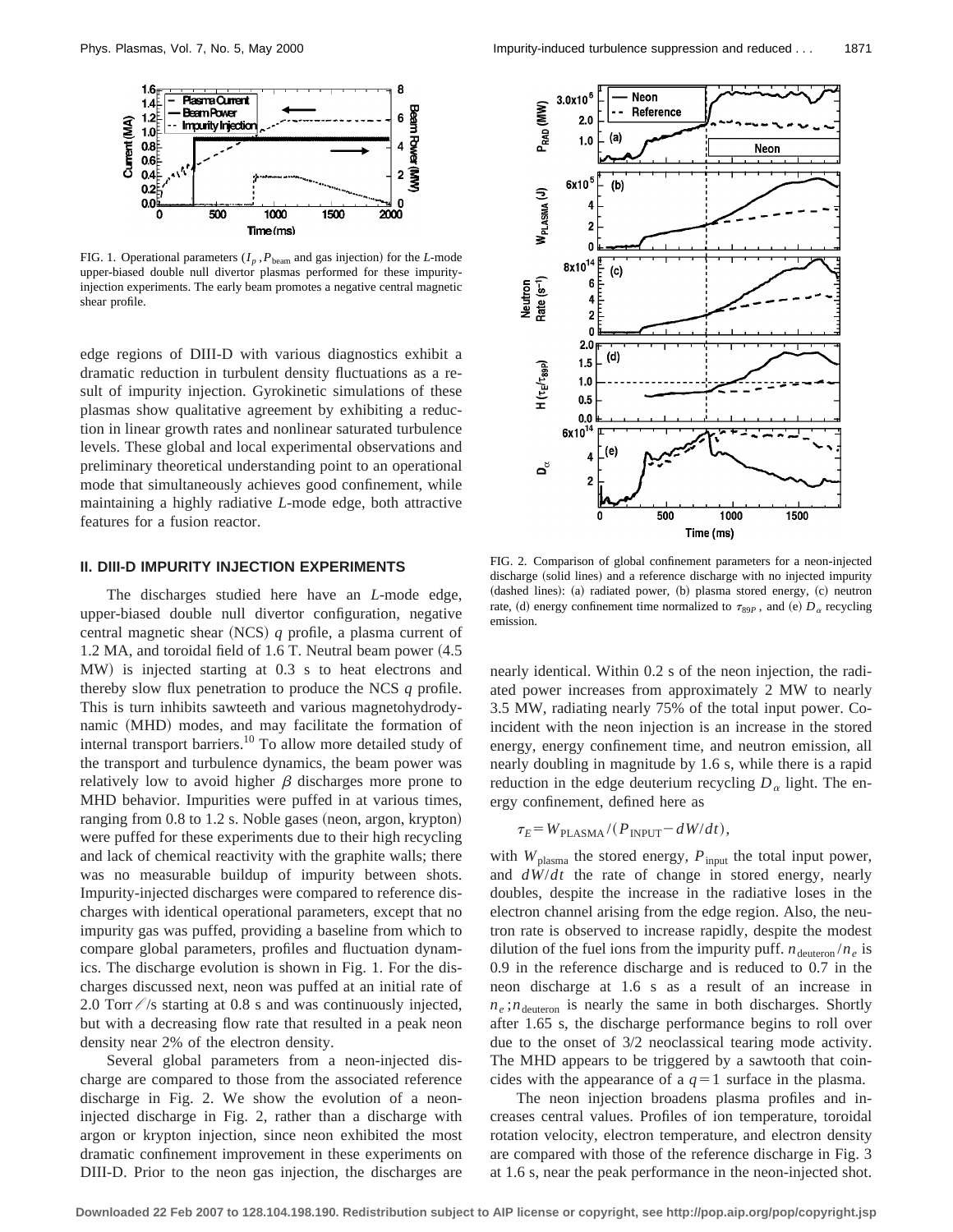

FIG. 3. Temperature and density profiles compared for neon (solid lines) and reference discharges (dashed lines) at  $t=1.6$  s: (a) ion temperature, (b) toroidal rotation, (c) electron temperature, and (d) electron density.

The ion temperature  $T_i$  and carbon toroidal rotation rate  $\Omega_p$ are seen to have much broader profiles and significantly higher central values. The central values of both  $T_i$  and  $\Omega_p$ nearly doubled, with changes occurring largely inside of  $\rho$  $=0.8$ . The electron temperature profile likewise exhibits a broadening and increase in central value, though not as dramatic a change as the ion temperature profile. The electron density profile exhibits two changes: a roughly 50% increase in core value, while the edge density drops modestly. A similar discharge in which the neon puff was replaced by a deuterium puff, providing a comparable electron source rate, did not exhibit an increase in peakedness so this result is not attributed to the electron source from neon.

The ion heat diffusivity profile shows a dramatic reduction across much of the profile, with  $\chi_i$  reduced to near neoclassical levels. Ion and electron energy and momentum transport were calculated with the TRANSP kinetic analysis  $code<sup>11</sup>$  using the measured plasma profiles. Profiles of the ion thermal diffusivity  $\chi_i$  and electron diffusivity  $\chi_e$  at *t*  $=1.16$  s, as well as time evolutions of these parameters at a  $\rho$ =0.65, are shown in Fig. 4. Electron heat diffusivity also shows a modest reduction in the outer regions of the plasma. The time history of  $\chi_i$  exhibits a clear and rapid reduction in response to the neon gas puff. Outside of  $\rho=0.7$ , the uncer-



FIG. 4. Profiles of calculated transport coefficients obtained from TRANSP at *t*=1.16 s and time histories at  $\rho$ =0.65: (a), (b)  $\chi$ <sup>*I*</sup>, (c), (d)  $\chi$ <sup>*e*</sup>.

tainty in the transport analysis becomes greater due to a number of factors including radiation and neutral effects, and thus the results are only shown out to  $\rho=0.7$ . The neon injected discharges here do not exhibit strong, spatially localized internal transport barriers, but rather a broad region of improved confinement that extends over much of the plasma minor radius, well outside of  $\rho_{q,\text{min}}$  which has been correlated with the radius of an internal transport barrier in past experiments. The large reduction in what is initially largely anomalous transport in the neon-injected discharges suggests an effect of impurity injection on turbulence, the mechanism believed to be driving the anomalous transport.

## **III. TURBULENCE MEASUREMENTS AND CHARACTERIZATION**

A central goal of the DIII-D impurity injection experiments was to determine the underlying physical mechanism that gives rise to the transport reduction. It appears that suppression of turbulence by the impurity is at least partially, if not largely responsible for the confinement improvement and transport reduction. Turbulence is believed to drive anomalous transport and the two have been correlated in various studies.<sup>1,12</sup> Detailed measurements of fluctuations arising from turbulence were obtained over a range of spatial locations and wave numbers with several diagnostics: beam emission spectroscopy  $(BES),<sup>13</sup>$  far infrared scattering,<sup>14</sup> and edge Langmuir probe arrays.<sup>15</sup>

BES measures localized density fluctuations in the wave number range  $0 \le k < 3$  cm<sup>-1</sup> by observing the intensity of the Doppler-shifted  $D_{\alpha}(\lambda_0=656.1 \text{ nm})$  light emission that arises from collisional excitation of the neutral beam atoms by background electrons and ions. Measurements are obtained with a poloidal and radial resolution of about 1 cm, and are digitized at 1 MHz. The resulting light emission, and fluctuations therein, are directly related to the local density and density fluctuations through atomic physics.<sup>16</sup> Measurements of density fluctuations from the BES diagnostic are compared for a neon-injected and reference discharge in Fig. 5. BES spectra of the density fluctuations were obtained over the time interval 0.7–1.2 s in these discharges. The broadband density fluctuation spectra, obtained at a normalized minor radius of  $\rho=0.7$ , are compared before and after neon injection. These lab-frame measurements exhibit density fluctuations up to near 200 kHz at  $0.7-0.8$  s [Fig. 5(a)], and up to 300 kHz at  $1.1-1.2$  s [Fig. 5(b)]. The lab-frame frequency is determined by  $\omega_{\text{lab}} = \omega_{\text{plasma}} + k_{\perp}v_{E \times B}$ , with the Doppler shift term  $(k_{\perp}v_{E\times B})$  dominating the frequency as is typical for these plasmas. Therefore, the wave number is essentially proportional to frequency ( $\omega_{lab} \approx k_{\perp} v_{E \times B}$ ). The drift velocity  $v_{E\times B}$  is measured directly with BES by applying time-delay correlation analysis between poloidally separated channels with  $v = \Delta z / \Delta t$ .<sup>17</sup> The approximate wave number scale, in units of  $k_1 \rho_s$ , is shown on the upper axis. The drift velocity is slowly changing during the 0.1 s measurement interval so the average is taken to relate frequency to wave number. At the later time [Fig.  $5(b)$ ], the drift velocity has increased, broadening the frequency spectrum and

**Downloaded 22 Feb 2007 to 128.104.198.190. Redistribution subject to AIP license or copyright, see http://pop.aip.org/pop/copyright.jsp**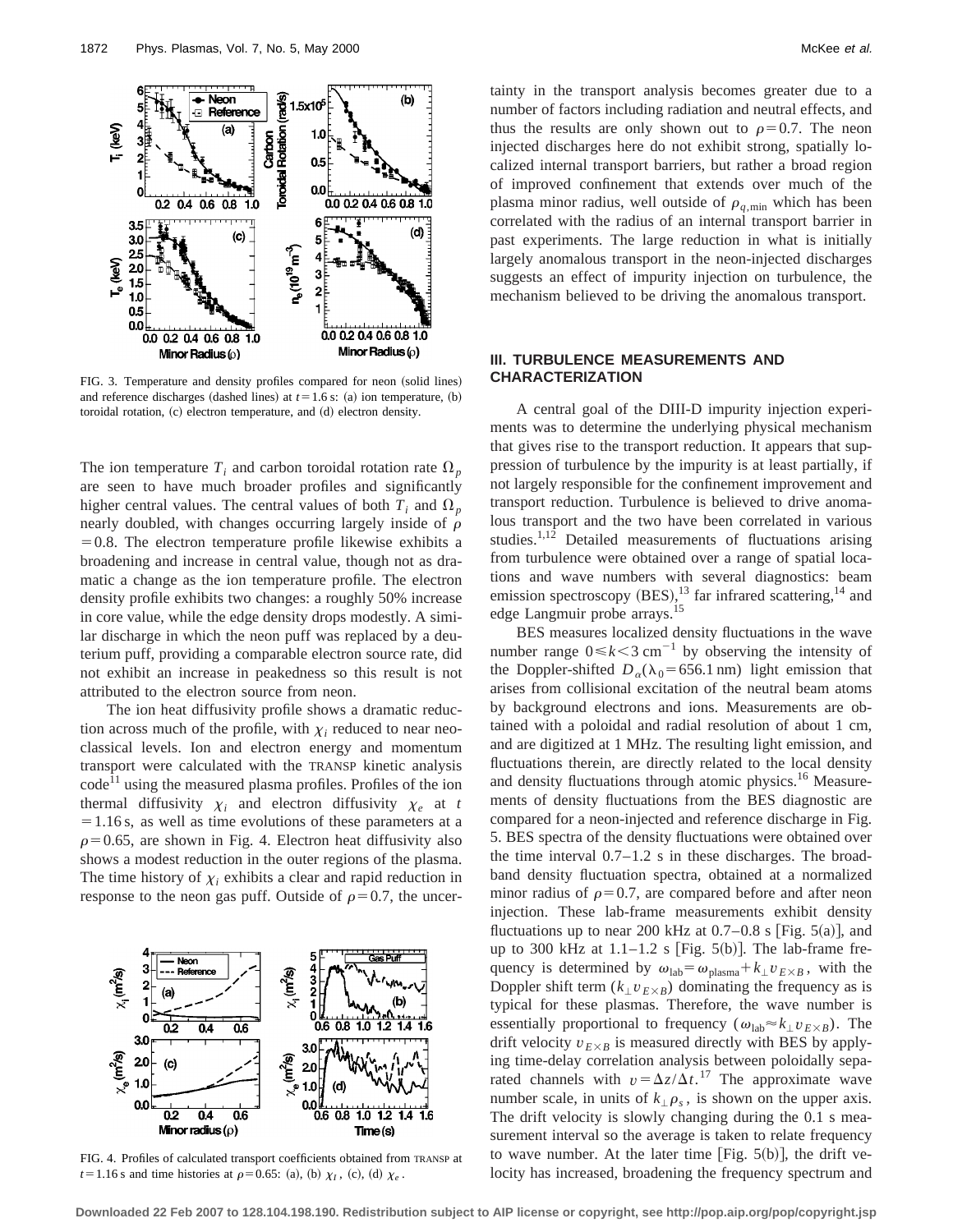

FIG. 5. Density fluctuation spectra measured with BES at  $\rho$ =0.7 at: (a) *t*  $= 0.7 - 0.8$  s, prior to neon injection, and (b)  $t = 1.1 - 1.2$  s, 0.3–0.4 s after start of neon injection showing substantial reduction in turbulence.

correspondingly changing the frequency to wave number mapping.

The fluctuation spectra from the neon and reference discharge are nearly identical prior to neon injection [Fig.  $5(a)$ ], as expected since the discharges are nearly identical at this point. At the later time interval [Fig.  $5(b)$ ], 300–400 ms after the neon injection, the fluctuation spectrum in the neon discharge is seen to be dramatically reduced in power relative to the reference discharge. This reduction in measured density fluctuations, and the associated anomalous transport, is believed to be at least partially, if not largely, responsible for the improvements in confinement that are observed in these discharges. The measured reduction in ion transport, which is believed to result from long wavelength turbulence  $(k_{\perp} \rho_s \le 1)$ , is consistent with this large suppression of fluctuations.

Temporally resolved measurements of the fluctuations from BES at  $\rho=0.7$ , shown in Fig. 6, exhibit two distinct time scales in the turbulence suppression dynamics in the neon-injected discharge. First, within 10 ms of the neon injection, there is a rapid drop of roughly 20% in the fluctuation amplitude. Second, over the next 400 ms, there is a gradual reduction in the fluctuation amplitude that approaches the lower limit of detectability toward the end of the time window under examination. The early rapid drop occurs on a time scale that is fast compared to changes in the plasma profiles. One change that might occur on this time scale is that neon ions have transported rapidly through the edge *L*-mode region and reached the observation radius. Thus it appears that the presence of the neon alone may be



FIG. 6. Temporal evolution of density fluctuations, measured with BES at  $\rho$ =0.7, showing two characteristic time scales: prompt 20% drop in fluctuations within 10 ms, followed by gradual reduction over 200–300 ms.

enough to initiate the turbulence suppression process. The second, longer time scale of 200–300 ms is of similar order to the time scale over which significant changes in the plasma profiles are taking place such as temperature increase and broadening, density peaking, and toroidal rotation increase.

The radial profile of density fluctuations was measured over the range  $\rho = 0.7 - 1.0$  and is shown Fig. 7 for *t*  $=1.1-1.2$  s. The large amplitude fluctuations near the edge of the plasma  $(0.85 \leq \rho \leq 1.0)$  do not change significantly between the neon-injected and reference discharge. At a radius near  $\rho=0.85$ , the fluctuation amplitudes begin to diverge and by  $\rho=0.7$ , there is a significant reduction in the neon discharge. This range corresponds closely with the spatial region over which the ion temperature profile begins to increase [Fig. 3(a)], suggesting a correlation between the two.

The decrease in long wavelength density fluctuations has been observed with far infrared scattering (FIR). The FIR measurements were obtained at 2  $cm^{-1}$ , and are integrated over much of the plasma volume. The frequency of the fluctuations is dominated by the  $E \times B$  Doppler shift of these long wavelength modes, as with the BES frequency spectra. Since the radial electric field has been determined as a func-



FIG. 7. Radial profile of density fluctuation amplitude measured with BES over radial range  $0.7 \le \rho \le 1.0$  in neon and reference discharges showing larger amplitude reduction deeper in the core from neon, and little change outside  $\rho$ =0.85.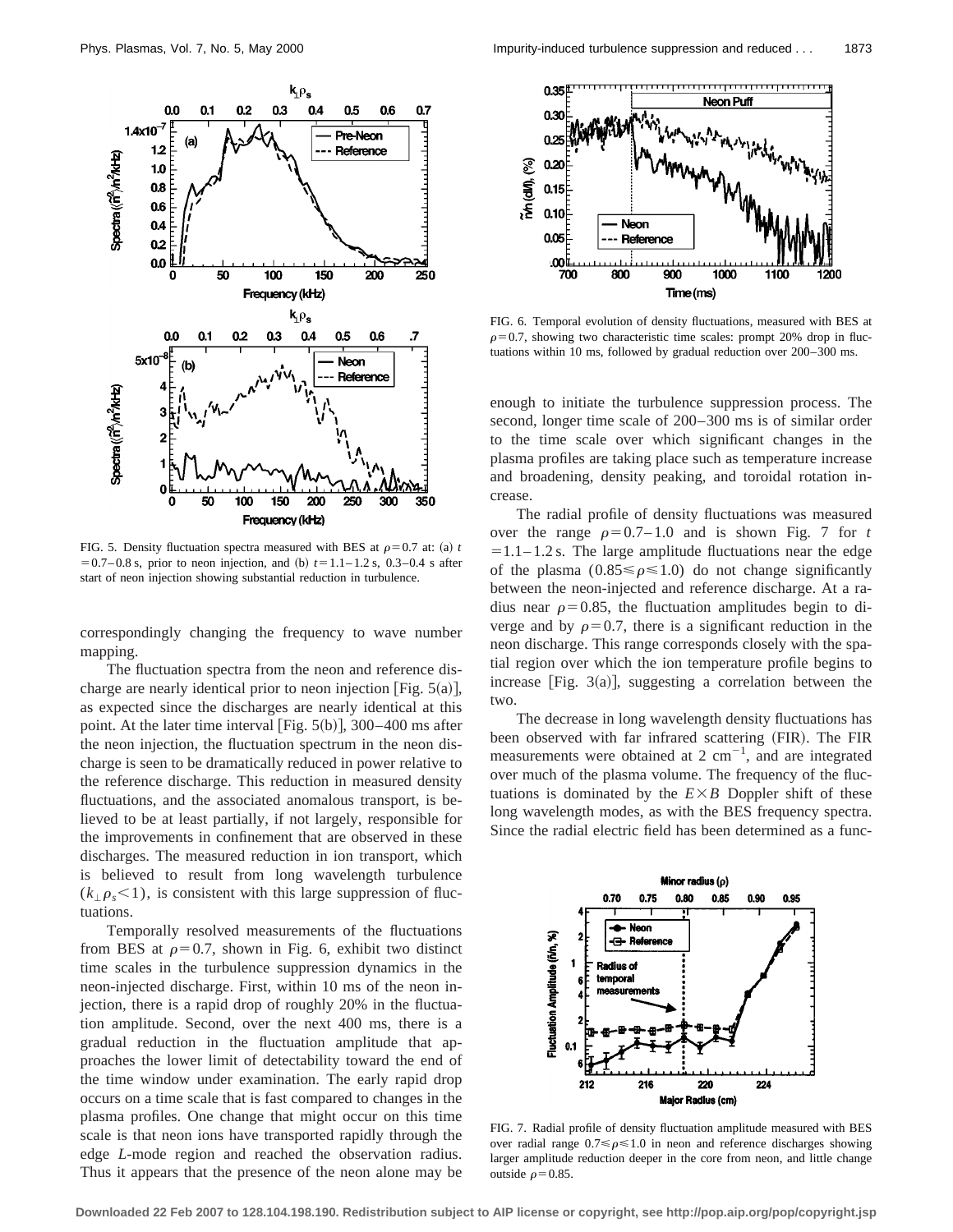



FIG. 9. Turbulent particle flux measurements obtained with the Langmuir probe array in the edge and scrape-off-layer region in a neon-injected discharge as well as a deuterium-puff discharge showing reduced edge particle flux with the neon injection.

These measurements of reduced flux are consistent with the decrease in edge recycling, seen in Fig.  $2(e)$ .

FIG. 8. Density fluctuation amplitudes measured with FIR in similar discharges to those discussed earlier, with neon puff at 1.22 s, integrated over two frequency ranges: (a) 300–600 kHz, deeper in core, showing rapid reduction at neon injection time and  $(b)$  20–100 kHz, reflecting edge fluctuation behavior.

tion of minor radius with charge exchange recombination spectroscopy, the  $E \times B$  rotation velocity and associated Doppler shift can be determined, and thus frequency ranges can be correlated with spatial regions.<sup>18</sup> Using this technique, edge and core fluctuation amplitudes have been inferred from the measured FIR spectrum in a different but similar neon-injected discharge, shown in Fig. 8. Figure  $8(a)$  shows the core response to neon injection, integrated over a frequency range of 300–600 kHz. A fast drop in fluctuation amplitude occurs within about 10–20 ms of the neon injection, as was seen with BES (Fig.  $6$ ), while the edge fluctuation amplitude  $|Fig. 8(b),|$  integrated over 20–300 kHz shows little change, again consistent with the BES profile measurements in Fig. 7.

Langmuir probe measurements demonstrated that although the amplitude of the edge density fluctuations does not change significantly with the injection of neon, the turbulent particle flux is reduced. Edge probes were inserted up to 2 cm inside the separatrix near the outer midplane to measure density and electrostatic potential fluctuations, their phase relationship, and thereby the turbulent driven particle flux. The electrostatic turbulent particle flux as a function of major radius is compared for a similar set of neon and deuterium-injected discharges in Fig. 9. The particle flux is seen to be significantly lower in the neon-injected discharge. The difference between the neon and reference discharges is attributed mostly to a change in the electrostatic fluctuation level, rather than the density fluctuation level. The particle flux is determined as  $\Gamma_r = \langle \tilde{n}(\tilde{E}_{\theta}/B) \rangle$  and so it is the amplitude and phase relation between density and electrostatic potential that determines net turbulent-driven particle flux.

# **IV. DEPENDENCE ON IMPURITY QUANTITY AND ATOMIC NUMBER**

The confinement improves and measured density fluctuations decrease as the quantity of impurity injected is increased. A series of discharges were performed with the quantity of impurity gas (neon) injected varied to determine this dependence. The fluctuation spectra obtained with BES, again at  $\rho=0.7$ , are shown in Fig. 10(a) and the associated stored energy for these discharges is shown in Fig.  $10(b)$ . As the injected neon flow rate was increased from zero (reference), to  $0.75$  to  $2.0 \text{ T} \ell/s$ , the density fluctuation spectra decreased monotonically. The stored energy, correspondingly, increased monotonically with increasing neon. The neutron rate (not shown) likewise increases as stored energy increases. At the higher quantity of neon, approximately 75% of the input power is radiated away. More neon would



FIG. 10. Effects of varying impurity quantity and atomic number on confinement improvement: (a) BES fluctuation spectra at  $\rho = 0.7$  at *t*  $= 1.1 - 1.2$  s, with three neon injection quantities: 0, 0.75 and 2.0 Torr  $\ell$ /s, (b) stored energy in the same three discharges, (c) BES fluctuation spectra in four discharges, one each with neon, argon, krypton, and no impurity injection, and (d) associated stored energy response.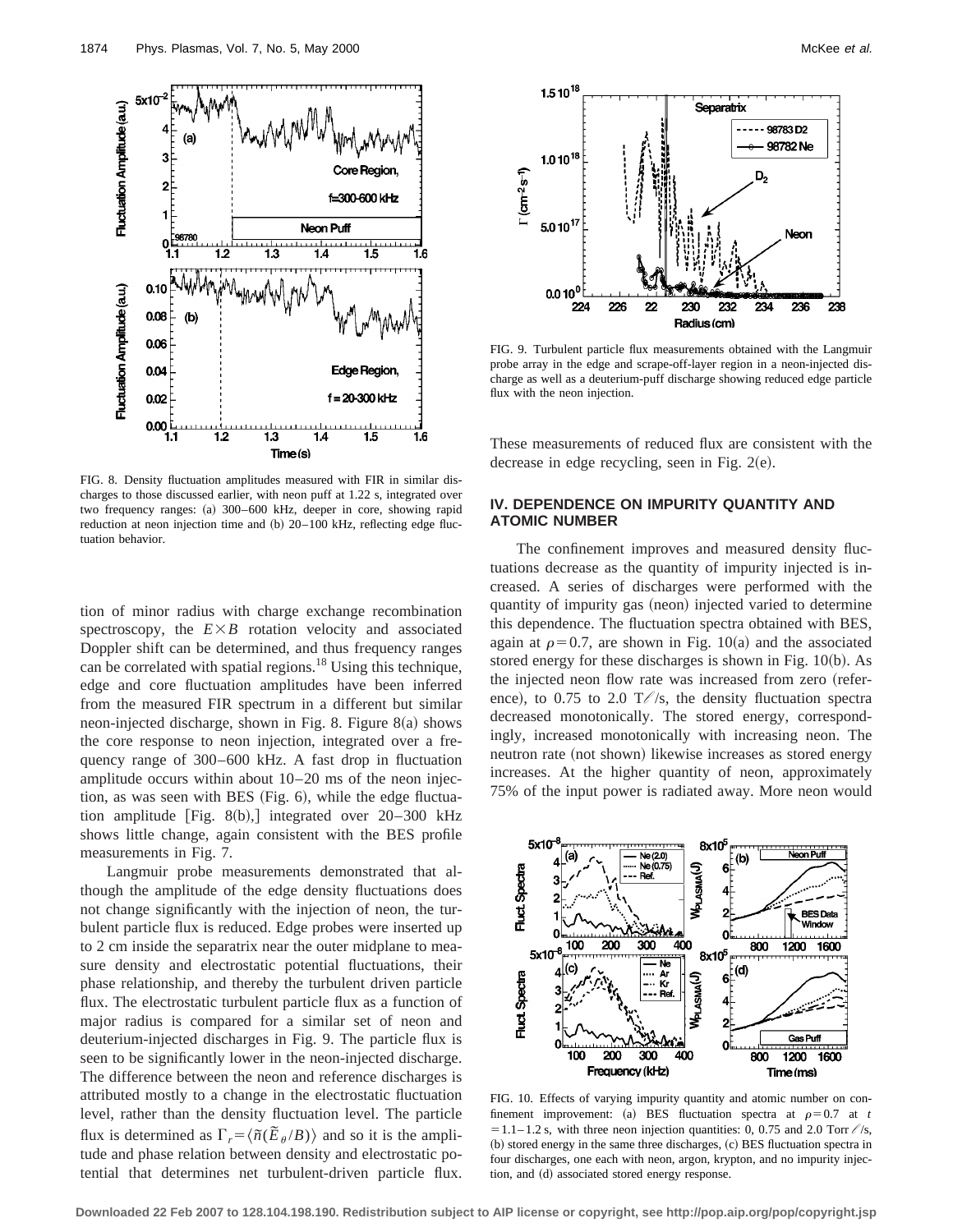likely result in a radiative collapse. A similar scan was performed with argon with qualitatively similar results: the more argon injected, the lower the fluctuation level and the higher the stored energy and neutron rates.

The atomic number dependence of the confinement improvement was examined by injecting argon  $(Z=18)$  and krypton  $(Z=36)$  as well as neon  $(Z=10)$  into otherwise similar discharges. Neon exhibited the most dramatic improvement, although the other gases caused measurable confinement increases. In all three cases, the radiation level was approximately 75% of the injected power. For neon, the density of the fully stripped charge state,  $Ne<sup>+10</sup>$ , is directly measured with charge exchange recombination spectroscopy.<sup>19</sup> The fully stripped ion dominates the neon density over much of the profile. Appreciable quantities of partially ionized states, mainly  $Ne^{+\frac{1}{8}}$  and  $Ne^{+9}$ , exist only near the edge. The core *Z*eff was measured to be near 3.0 in these discharges. It was difficult to directly measure the total impurity quantity for argon and krypton since the charge state distribution consists of many partially ionized states, one of which is measured in the case of argon, and none for krypton. Thus it is not known how much dilution occurred with these higher *Z* impurities. The qualitative result from this scan was that all three impurities exhibit some degree of turbulence suppression and confinement enhancement, shown in Figs.  $10(c)$  and  $10(d)$ . Neon exhibited the most remarkable improvement and krypton the least, indicating an inverse *Z* dependence to the confinement improvement. These results contrast with those obtained during experiments on  $TFTR<sup>4</sup>$  which showed the most significant improvement in confinement with krypton and xenon  $(Z=54)$ , as opposed to neon and argon. The TFTR experiments were performed at significantly higher temperatures which may account for the observed differences.

To further elucidate the DIII-D results, a discharge was performed in which the impurity gas puff was replaced with a deuterium gas puff to determine whether the density rise alone could cause the confinement increase. The deuterium gas puff closely reproduced the line-integrated density rise measured with the neon gas puff. The stored energy and density fluctuations, however, showed no measurable change relative to the reference discharge (with no extra deuterium or impurity puff), indicating that the confinement improvement specifically results from the neon (or argon or krypton) influx into the discharge and not simply a density rise.

## **V. GYROKINETIC SIMULATIONS**

Turbulence in magnetically confined plasmas is driven by radial temperature and density gradients. Simulations have shown that long-wavelength turbulence, predicted to dominate anomalous ion transport, is largely driven by a combination of ion temperature gradient (ITG) modes and trapped-electron modes.<sup>20</sup> Various studies have shown that impurities can affect the stability of various microinstabilities that are believed to give rise to turbulence and anomalous transport. $21-25$  A general result observed is that peaked impurity density profiles tend to stabilize ITG modes as a result of one of several mechanisms: dilution of the main



FIG. 11. Comparison of linear growth rates  $\gamma$ <sub>lin</sub> (curves) and  $\omega_{E\times B}$  shearing rates (horizontal lines) in a neon-injected and reference discharge at  $\rho$ = 0.7 and *t* = 1.16 s showing that in the reference discharge  $\gamma_{lin} > \omega_{E \times B}$ , while in the neon-injected discharge  $\gamma_{\text{lin}}<\omega_{E\times B}$  consistent with the confinement improvements.

fuel ions, direct mode stabilization by impurity ions, and temperature gradient changes resulting from enhanced localized radiation. In addition,  $E \times B$  shearing affects the stabilization of microturbulence. In the  $E \times B$  shearing model,<sup>26,27</sup> turbulence is suppressed as the  $\omega_{E\times B}$  shearing rate<sup>28</sup> exceeds the linear growth rate of the most unstable modes,  $\omega_{E\times B}$   $>$   $\gamma$ <sub>lin, max</sub>, because of eddy shearing and nonlinear decorrelation. Therefore, we have examined the  $\omega_{E\times B}$  shearing rates and the linear growth rates for these plasmas.

In the discharge with neon injection, the  $\omega_{E\times B}$  shearing rate significantly exceeds the linear growth rate of the turbulence, consistent with the above paradigm and the measured reduction in density fluctuations. Linear growth rates were calculated with the gyrokinetic simulation  $(GKS)$  code<sup>29</sup> using the measured density and temperature profiles. Contributions from ITG, trapped-electron, and electromagnetic modes are included. The  $\omega_{E\times B}$  shearing rate is calculated from measurements of radial electric field obtained from radial force balance of the intrinsic carbon ions. These calculations are obtained with charge exchange recombination spectroscopy measurements of toroidal and poloidal rotation and pressure gradient. The resulting growth rates and shearing rates at  $\rho$ =0.7 and  $t$ =1160 ms, the location and time of the BES spectra presented in Fig. 5, are shown in Fig. 11. Two changes occur in the neon discharge relative to the reference discharge. One, the growth rate in the long wavelength region observed by BES is reduced by a factor of 2 or more. In addition, the shearing rate has increased and unlike the reference discharge, is now larger than the growth rate, thus achieving the conditions predicted to stabilize turbulence. These results show a clear, though qualitative, consistency with the BES spectra.

Predictions of fully saturated turbulence levels have been calculated with a nonlinear three-dimensional gyrokinetic particle simulation  $code^{30}$  again using the measured plasma profiles in a pair of discharges that are very similar to those discussed earlier. This nonlinear code incorporates fully kinetic ions and adiabatic electrons, and thus ITG modes are included in this simulation but no trapped-electron effects are considered. A discharge in which neon was injected at 1.22 s has been examined. The simulation was per-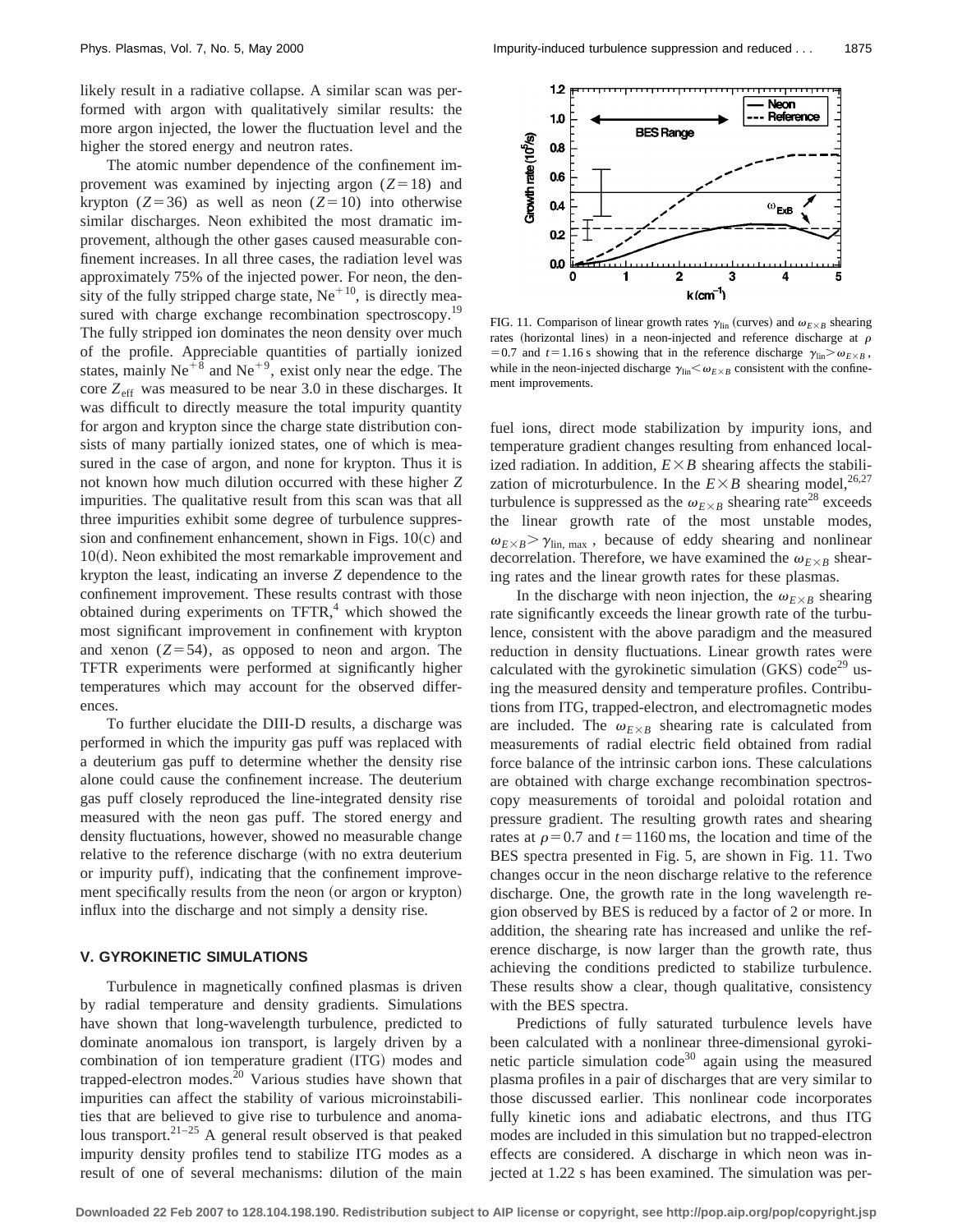

FIG. 12. Nonlinear gyrokinetic simulation of neon-injected and reference discharge showing the reduction in both the growth rate and nonlinear saturated level of density fluctuations in the neon-injected discharge at *t* = 1.26 s, 40 ms after the neon injection in these discharges, at  $\rho$ =0.7.

formed at  $t=1.26$  s,40 ms after the neon injection. This time was chosen since enough time has elapsed to allow the neon to penetrate into the plasma, and yet the profiles have just begun to change in response to the impurity injection. The simulation is allowed to evolve starting from a stationary equilibrium to examine how the turbulence develops. The time-evolved normalized density fluctuation levels,  $\tilde{n}/n$ , [at  $\rho$ =0.7 for a neon-injected and reference discharge are compared in Fig. 12. The time step used is the inverse of the ion gyrofrequency  $(1/\Omega_i)$  and is thus rapid compared to the evolution of the plasma. Two effects are observed. First, the linear growth rate is seen to be reduced in the neon-injected discharge, consistent with the growth rates calculated by the GKS code (Fig. 11). Second, the fully saturated (quasisteady state) amplitude is reduced. Globally, the turbulent electrostatic fluctuation energy saturates in these nonlinear simulations. Locally, however, the density fluctuations [at  $\rho=0.7$ ] in the reference discharge are seen to not reach a steady state over the time window under examination. It is nevertheless clear that the equilibrium saturated level in the reference discharge will significantly exceed that of the neon-injected discharge. These results are again consistent with the fluctuation measurements and provide a framework from which to begin performing direct, quantitative comparisons between turbulence simulations and experimental fluctuation measurements.

## **VI. SUMMARY**

Injection of an impurity gas puff into an *L*-mode negative central shear discharge has been shown to significantly improve the global confinement parameters with the stored energy, neutron rate and energy confinement time nearly doubling compared to a reference discharge with identical control parameters, but no impurity puff. These improvements are correlated with a reduction in ion and electron transport, with ion energy transport being reduced to near neoclassical levels. The ion and electron temperature profiles exhibit increased central values and broadened profiles, while the density profile becomes significantly more peaked. Density fluctuation measurements obtained with BES and FIR show that turbulence is dramatically reduced in the core in response to the impurity injection, while Langmuir probe measurements show reduced edge particle flux. This suppression of turbulence and the associated anomalous transport appear to be at least partially, if not largely, responsible for the confinement improvements. Gyrokinetic simulations of these plasmas using the measured density and temperature profiles indicate the linear growth rates and nonlinear saturated turbulence levels are reduced by the effect of impurity ions on the stability of ion temperature gradient modes. This reduction results from a combination of direct effects of the impurity ions on mode stability as well as indirect effects from profile changes resulting from the radiation. The reduced momentum transport results in higher toroidal rotation and resulting  $E \times B$  shear that likely contributes to the turbulence suppression. Thus it appears that impurity-induced reduction of microinstability growth rates and increased  $E \times B$ shear are acting synergistically to improve global confinement. In addition, these plasmas exhibit enhanced mantle and divertor radiation levels that more evenly disperse energy flux over the first wall, and thus reduce heat flux to divertor plates.

## **ACKNOWLEDGMENTS**

The authors appreciate the support of the DIII-D technical and scientific staff for assisting in the performance and data analysis for these experiments. This research was performed under U.S. Department of Energy Contract Nos. DE-FG03-99ER54463, DE-AC05-96OR22464, DE-AC02- 76CH03073, and W-7405-ENG-48, and Grant Nos. DE-FG02-89ER53296, DE-FG03-95ER54294, DE-FG03- 86ER53266, and DE-FG02-91ER54109.

- <sup>1</sup>B. A. Carreras, IEEE Trans. Plasma Sci. **25**, 1281 (1997).
- <sup>2</sup>E. A. Lazarus, J. D. Bell, C. E. Bush *et al.*, J. Nucl. Mater. **121**, 61 (1984). 3A. M. Messiaen, J. Ongena, U. Samm *et al.*, Phys. Rev. Lett. **77**, 2487  $(1996)$
- ${}^{4}$ K. W. Hill, S. D. Scott, M. Bell *et al.*, Phys. Plasmas 6, 877 (1999).
- 5D. Ernst *et al.*, *17th IAEA Fusion Energy Conference*, Yokohama, Japan, IAEA-F1-CN-69/EXP1/14 (International Atomic Energy Agency, Vienna, 1998)
- 6G. R. McKee, K. H. Burrell, R. J. Fonck *et al.*, Phys. Rev. Lett. **84**, 1922  $(2000).$
- 7G. L. Jackson, M. Murakami, G. M. Staebler *et al.*, J. Nucl. Mater. **266– 269**, 380 (1999).
- 8O. Gruber, A. Kallenbach, M. Kaufmann *et al.*, Phys. Rev. Lett. **74**, 4217  $(1995)$
- <sup>9</sup>J. Boedo, D. Gray, R. Conn et al., Nucl. Fusion 40, 209 (2000).
- <sup>10</sup>B. W. Rice, T. S. Taylor, K. H. Burrell et al., Plasma Phys. Controlled Fusion 38, 869 (1996).
- 11R. J. Hawryluk *et al.*, *Physics Close to Thermonuclear Conditions*, Varenna, Italy, 1979 (Commission of European Communities, Brussels, 1979).
- 12R. J. Fonck, G. Cosby, R. D. Durst *et al.*, Phys. Rev. Lett. **70**, 3736  $(1993).$
- 13G. R. McKee, R. A. Ashley, R. J. Fonck *et al.*, Rev. Sci. Instrum. **70**, 913  $(1999)$ .
- 14C. Rettig, S. Burns, R. Philipona, W. A. Peebles, and N. C. Luhmann, Rev. Sci. Instrum. 61, 3010 (1990).
- 15R. Moyer, K. H. Burrell, T. N. Carlstrom *et al.*, Phys. Plasmas **2**, 2397  $(1995)$
- 16T. A. Gianakon, R. Fonck, J. Callen *et al.*, Rev. Sci. Instrum. **63**, 4931  $(1992)$ .
- 17R. D. Durst, R. J. Fonck, G. Cosby, and H. Evensen, Rev. Sci. Instrum. **63**, 4907 (1992).